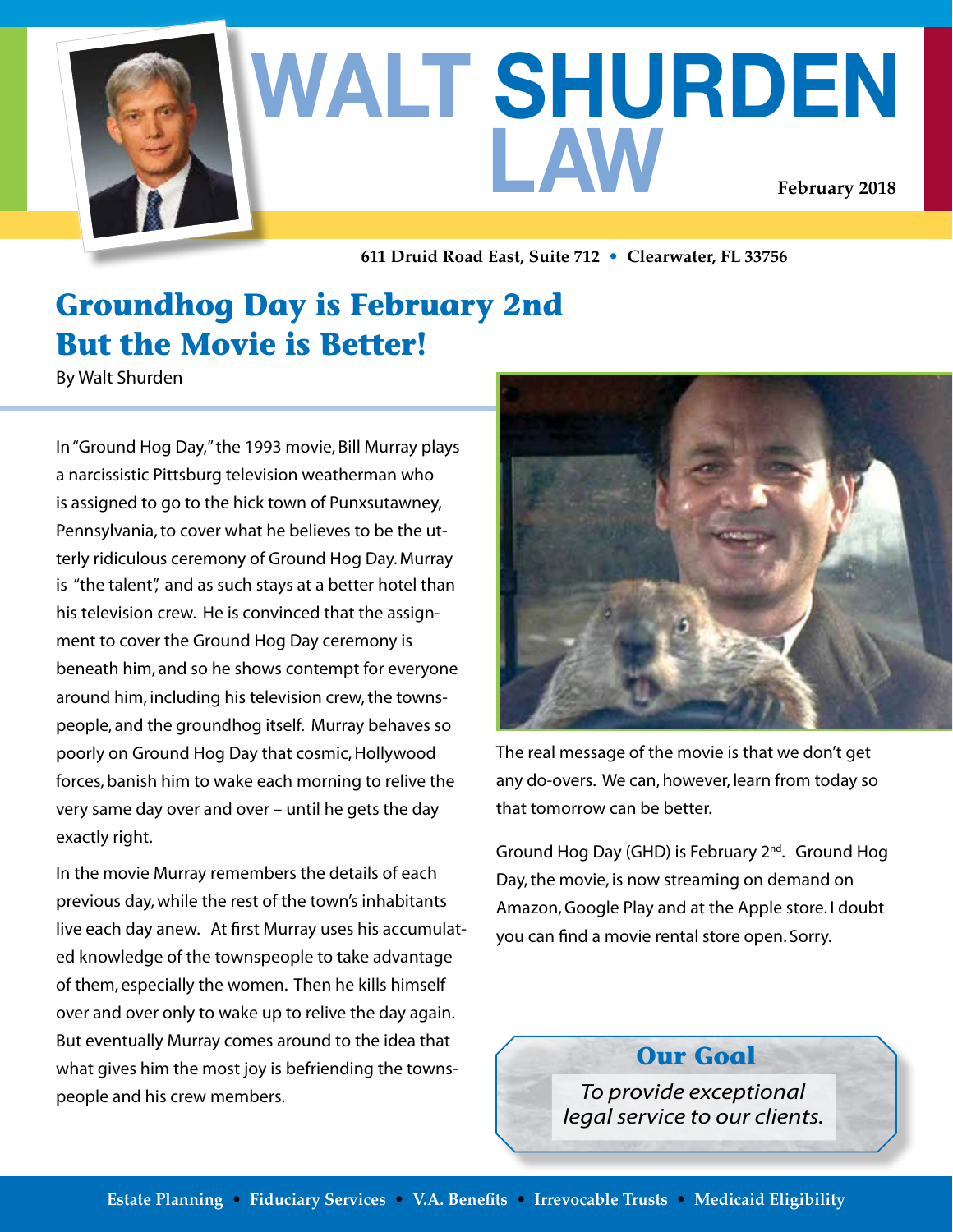## **Valentine Quiz**

- 1. Today we associate love with the heart, but this wasn't always the case. In medieval times, which internal organ was believed to cause love?
- 2. Which Roman god was either depicted as a plump cherub with a bow and arrow, or as a handsome teenager?
- 3. Which Roman goddess was cupid's mother?
- 4. If you're quick to show your feelings, where do you wear your heart?
- 5. Who led the Chicago gangsters behind the St. Valentine's Day Massacre in 1929?
- 6. Which symbol does New York's Empire State Building illuminate on every Valentine's Day?
- 7. 'Valentine' was the name given to which kind of early Christian?
- 8. In Japan, what do women give men on Valentine's Day?

#### **Answers:**

1. The Liver 2. Cupid 3. Venus 4. On your sleeve 5. Al Capone 6. A heart 7. Martyrs 8. Chocolates

# **This Month's Spotlight**

Better Living for Seniors (BLS) donated a total of \$10,000 in 2017 to the following non-profit charities in Pinellas County:

- Be a Santa to a Senior;
- Direction for Living;
- Disability Achievement Center;
- Friends of Sunshine Center;
- Pinellas Opportunity Council;
- Chore Services;
- Pinellas Opportunity Council RSVP;
- Random Acts of Flowers;
- Ruth's Promise Adult Day Care;
- Saving our Seniors; and
- Seniors in Service of Tampa Bay

THANK YOU TO BETTER LIVING FOR SENIORS

### **Congratulations to our Winners**

As you will recall, last month we presented a challenge to see who could find the most words from the phrase, "Happy New Year." We are happy to announce our winners:

First place was **Paula Cashdollar** of Clearwater with more words even than the internet site: (199)

Second place was **Gisela Bennie** of Safety Harbor: (46)

Third place was **Peggy Heeb** of Palm Harbor: (31) Congratulations ladies! Thank you for participating.



### *IN OUR EAR*

### **Is it True That the Estate Tax exemption has increased?**

Yes, the estate of anyone who dies in 2108 will not have to pay taxes on the first \$11,200,000 of assets, which is up from \$5,490,000 in 2017.



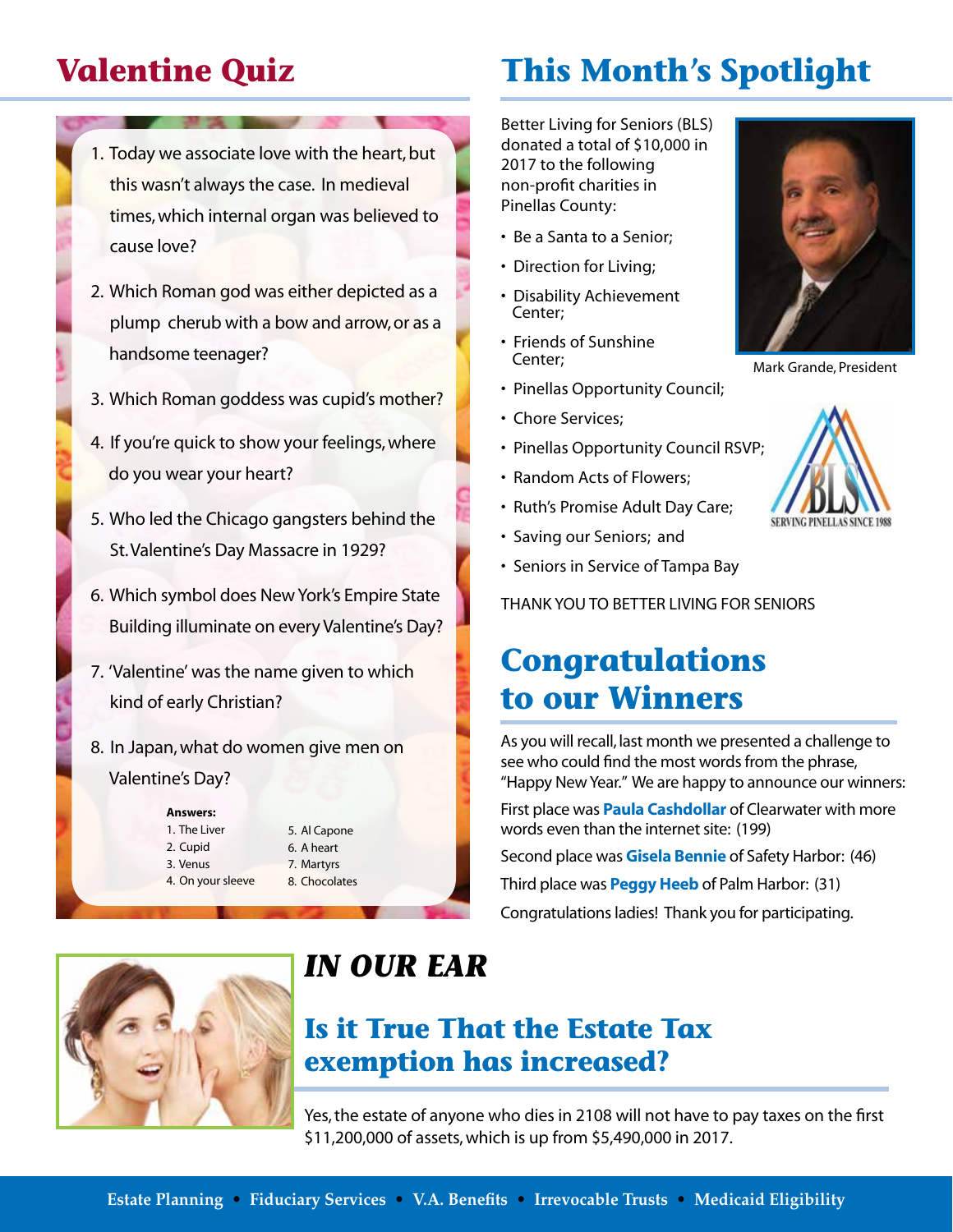# **Tax Cuts and Jobs Act**

#### *Signed by President Trump on December 22, 2017*

(A brief summary for information purposes only – not meant to be complete. Information taken from various authorities on websites.)

It **doubles the standard deduction**. A single filer's deduction increases from \$6,350 to \$12,000. The deduction for married and joint filers increases from \$12,700 to \$24,000. It reverts back to the current level in 2026.

It **eliminates personal exemptions**. Before the Act, taxpayers subtracted \$4,150 from income for each person claimed. As a result, some families with many children will pay higher taxes despite the Act's increased standard deductions.

The Act **eliminates most itemized deductions**. That includes moving expenses, except for members of the military. Those paying alimony can no longer deduct it, while those receiving it can. This change begins in 2019 for divorces signed in 2018.

It **keeps deductions** for charitable contributions, retirement savings, and student loan interest. Does not affect you if you take a standardized deduction in 2018.

It **limits the deduction on mortgage interest** to the first \$750,000 of the loan. Interest on home equity lines of credit can no longer be deducted.

Taxpayers can **deduct up to \$10,000 in state and local taxes**. They must choose between property taxes and income or sales taxes.

The Act **expands the deduction for medical expenses** for 2017 and 2018. It allows taxpayers to deduct medical expenses that are 7.5% or more of income.

#### **Last chance to use the fresh cranberries you bought at Christmas.**

#### **Crock Pot Cranberry**

**Pork Roast Makes 6-8 servings** 

#### **Ingredients**

- 3-4 lb. pork roast
- Salt to taste
- Pepper to taste
- 1 cup ground or finely chopped cranberries
- 1/4 cup honey
- 1 tsp. grated orange peal
- 1/8 tsp. ground clove
- 1/8 tsp. ground nutmeg

Sprinkle the roast with salt & pepper and place in a slow cooker. Combine remaining ingredients and pour over the roast. Cover and cook on low for 4 hours.

(Cooks have told me that they freeze their fresh cranberries to use later, but this is a great way to use them while they are still fresh.)

The Act **repeals the Obamacare tax** on those without health insurance in 2019.

The Act **doubles the estate tax exemption** to \$11.2 million per person.

The Act **increases the Child Tax Credit** from \$1,000 to \$2,000. Even parents who don't earn enough to pay taxes can claim the credit up to \$1,400. It increases the income level from \$110,000 to \$400,000 for married tax filers.

It **allows a \$500 credit for each non-child dependent**. The credit helps families caring for elderly parents.

### **Tips for Helping you Stick to your New Year's Resolution**

The American Psychological Association posted a few tips to help you stick with that resolution you made on January 1st. They include:

- Start small For example, if your goal is to start exercising, don't try to exercise every day for an hour. Start with some thing that is more realistic, maybe a couple times a week.
- Change one behavior at a time Unhealthy behaviors develop over a lifetime. Changing those behaviors will take time. Pick one healthy habit to change, not your whole lifestyle.
- Talk about it Share with family and friends. Consider join ing a support group. Talking about your goals and chal lenges helps you stay focused on them. Thinking someone is going to ask you how you are doing will motivate you to have a success story to tell.
- Don't beat yourself up Perfection is unattainable. You are going to slip up once in a while. Get back on track now, not next January. The only failure is quitting.

**http://www.apa.org/helpcenter/resolution.aspx**